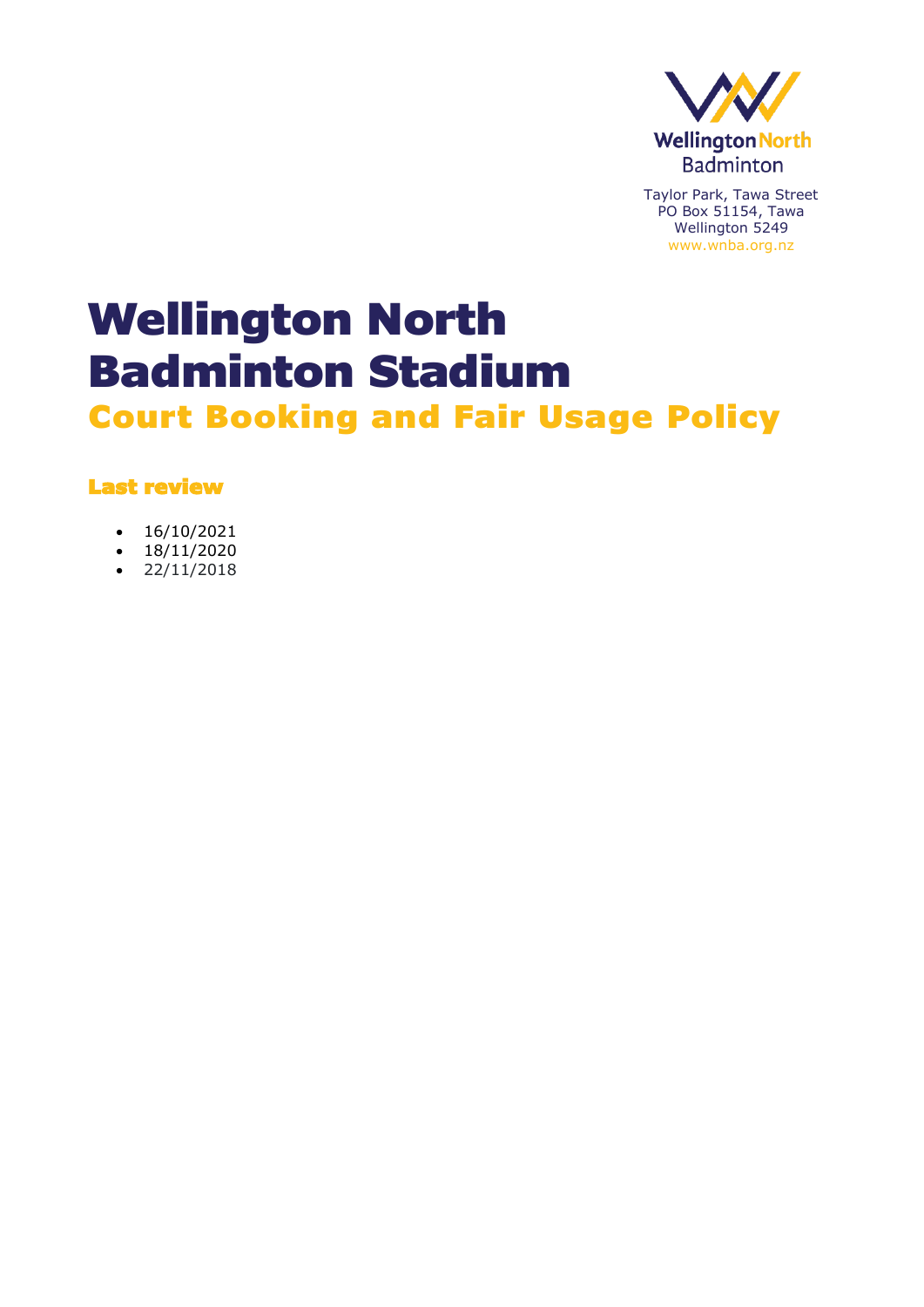

# COURT BOOKING AND FAIR USAGE POLICY

# Effective from 1 December 2021

## 1. Priority on the courts will generally be given in the following order:

- 1.1. Wellington North Badminton Events such as:
	- 1.1.1. Sanctioned & unsanctioned tournaments
	- 1.1.2. Inter-association competitions
	- 1.1.3. Shuttle Time/School/Holiday Programmes
	- 1.1.4. Shuttle Time/School Competitions
	- 1.1.5. Any other event organised or run by Wellington North Badminton
	- 1.1.6. Wellington North Badminton Representative Team training
	- 1.1.7. Wellington North Badminton Affiliated Clubs
	- 1.1.8. Schools
	- 1.1.9. Wellington North Badminton approved groups
	- 1.1.10. Club/Association Members bookings
	- 1.1.11. Casual users' bookings
- 1.2. In a situation where a Wellington North Badminton event exceeds the time for which the courts are booked, they will have first option on the courts to finish the event in progress. The cost of the bookings which are over-run due to these events will be reimbursed in full to the group or individual concerned.

# 2. Peak Hours

2.1. Wellington North Badminton reserve the right to change the peak hours based on court usage trend, without prior notice.

| <b>Current Peak Hours</b>                      | <b>New Peak Hours</b><br>(starting from 1/12/2021) |
|------------------------------------------------|----------------------------------------------------|
| Monday - Friday: 18:00 - 22:00<br>All Weekends | Monday - Friday: 16:00 - 20:00                     |

# 3. Club bookings

- 3.1. The following policy applies to affiliated clubs who book(s) courts on a regular basis at the Wellington North Badminton Stadium:
	- 3.1.1. The club must abide by the number and times of courts as agreed with the General Manager of Wellington North Badminton. To permanently change these details a club must apply in writing to the General Manager at least one month prior to the change requested. If there is a temporary change the General Manager must be advised in writing 5 days prior to the change requested.
	- 3.1.2. If a club has been issued with a club keytag, this club keytag may only be used at designated club times, i.e. the times that the club has requested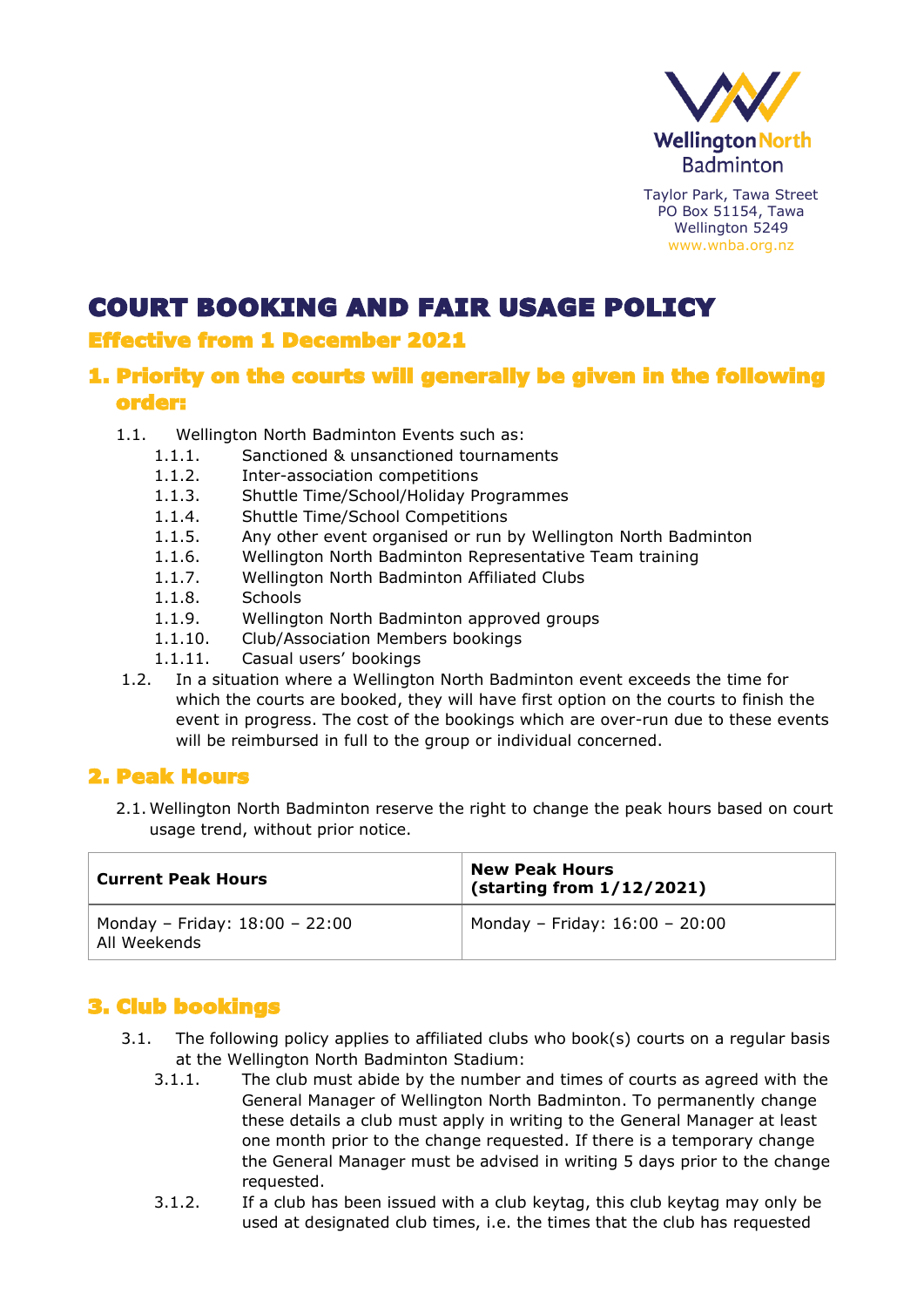

according to (a) above. (The keytag is primarily to book additional courts, if required, at the time of playing) The General Manager has the right to recall the keytag if it is misused.

- 3.1.3. The number of courts and times available to a club as a regular booking is determined by the following, except for bookings at peak times when the number of courts a club requires may be limited by the General Manager to ensure fair and optimal use of the facility:
	- 3.1.3.1. 12 registered members Maximum of two courts per hour
	- 3.1.3.2. 13 16 registered members: maximum of three (3) courts per hour
	- 3.1.3.3. 17 22 registered members: maximum of four (4) courts per hour
	- 3.1.3.4. 23 28 registered members: maximum of five (5) courts per hour
	- 3.1.3.5. 28+ registered members: maximum of six (6) courts per hour
- 3.1.4. The number of courts a club is eligible to have as a regular booking is indicated by the number of players registered with Wellington North Badminton at that time. It is incumbent on the club to notify Wellington North Badminton of player registration.
- 3.1.5. If a club requires additional courts, for a special event, they must apply in writing to the General Manager at least 21 days prior to the event.
- 3.1.6. If a club has an outstanding account of 30 days or over the General Manager has the right to withdraw any courts booked for that club until such time that the account is settled in full.
- 3.1.7. Courts cancelled within 24 hours of the booking will be charged to the club.
- 3.1.8. Wellington North Badminton events take precedence over club bookings. The clubs are to be advised at least 14 days in advance of a change to their regular booking.
- 3.1.9. It is the responsibility of the club to ensure that all members observe the Rules of Wellington North Badminton and the Wellington North Badminton Stadium Conditions of Use. Failure to observe these rules may, at the discretion of the General Manager, result in the cancellation of the booking rights of the club.

#### 4. Member bookings

- 4.1. The terms and conditions pertaining to the use of the court booking system are set out as part of the account registration process. These can also be found on the Wellington North Badminton's website and booking system.
- 4.2. Members may only book courts up to 7 days in advance.
- 4.3. Each member may only book one court per session. (i.e. no concurrent bookings are permitted)
- 4.4. During peak hours, no consecutive bookings will be allowed.
- 4.5. Cancellation should be made as soon as practical. This allows other members and players to use the court. Any no-shows will be monitored and will be charged a noshow fee of \$50. Repeat offenders may have their membership suspended/cancelled without notice and refusal of new membership.